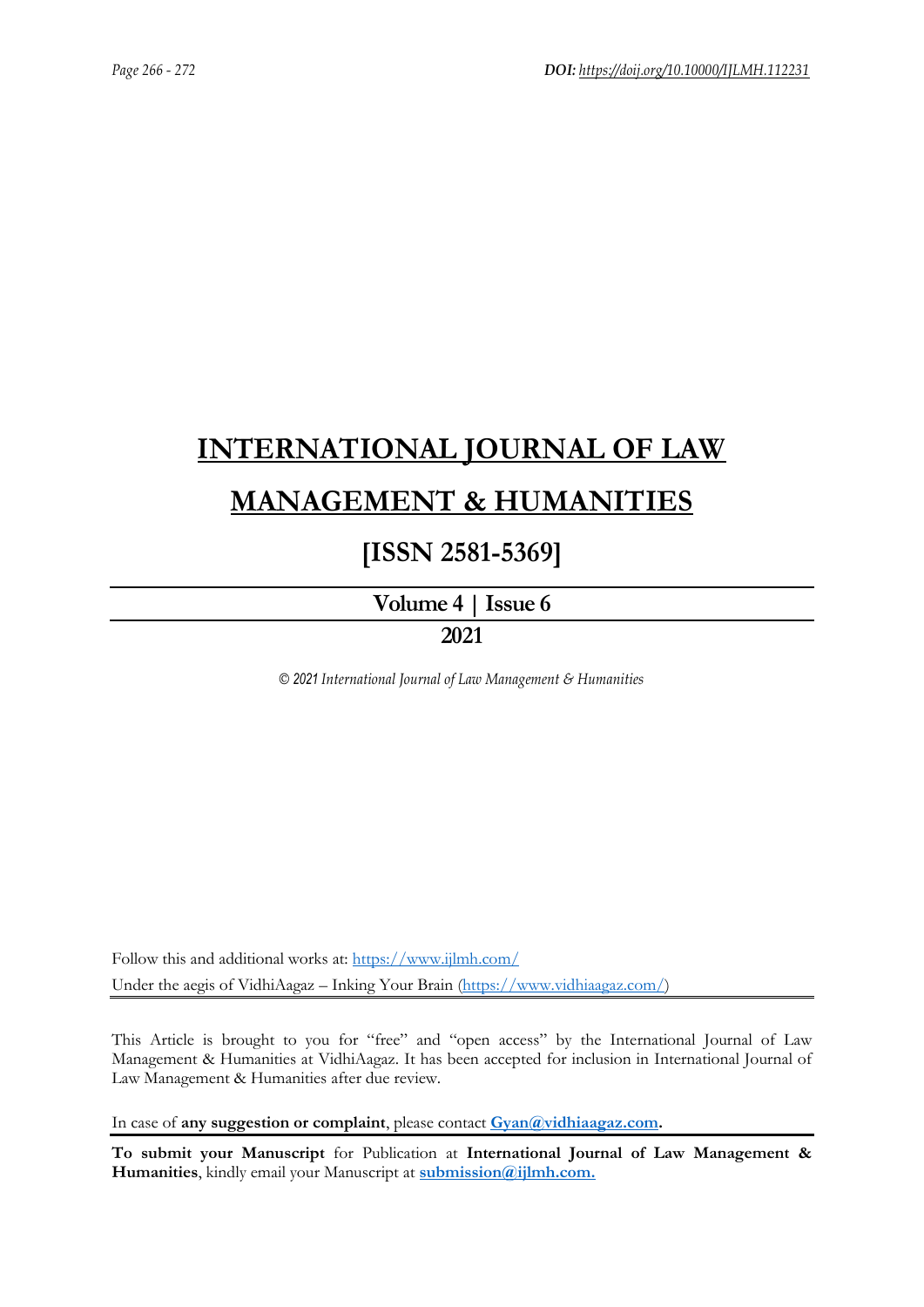## **Describing the Knowledge Economy Level in the Slovak Republic**

#### **LUKAS VARTIAK<sup>1</sup>**

#### **ABSTRACT**

*Over the past decades, the concept of the knowledge economy has become increasingly important worldwide due to being seen as a source of economic growth and competitiveness. This topic is being discussed in the Slovak Republic, as well. This short research paper aims to describe the knowledge economy level in the Slovak Republic. As a result, the 2018 EBRD knowledge economy index of the Slovak Republic was analyzed. We concluded that the Slovak Republic gained a score of 5.40, which placed it at the eighth position. Thanks to its development throughout the years, it was also placed in the stand out economy group. To analyze the results closely, future research should be aimed at the detailed analysis of the knowledge economy drivers of the Slovak Republic. Keywords: Knowledge economy, EBRD, index, level.*

#### **I. INTRODUCTION**

New trends, such as the internet of things or digitalization, are examples of key elements of the transition to the knowledge economy. For the purpose of this paper, knowledge economy is a concept of economic development in which innovation and access to information drive productivity growth (European Bank for Reconstruction and Development, 2019).

In the knowledge economy, new types of organizations and work manage the world of business, demanding the rapid development of skills, solid knowledge and greater responsibility, which means rather an abundance instead of scarcity as it used to be in the traditional economy (Hadad, 2017).

What this ideal means is evidenced first at the narrow level of management, coordination, and production, and the world described not as it exists now but as it would exist once disseminated and radicalized (Unger, 2019). On the other hand, Khatun & Salian (2020) and Upadhyay (2021) state that traditions significantly influence the knowledge economy level.

The knowledge economy describes trends in which knowledge creation is increasingly important because it is used as an input in the production process. As a result, prosperity and

<sup>&</sup>lt;sup>1</sup> Author is a Researcher at Comenius University, Slovakia.

<sup>© 2021.</sup> International Journal of [Law Management & Humanities](https://www.ijlmh.com/) [ISSN 2581-5369]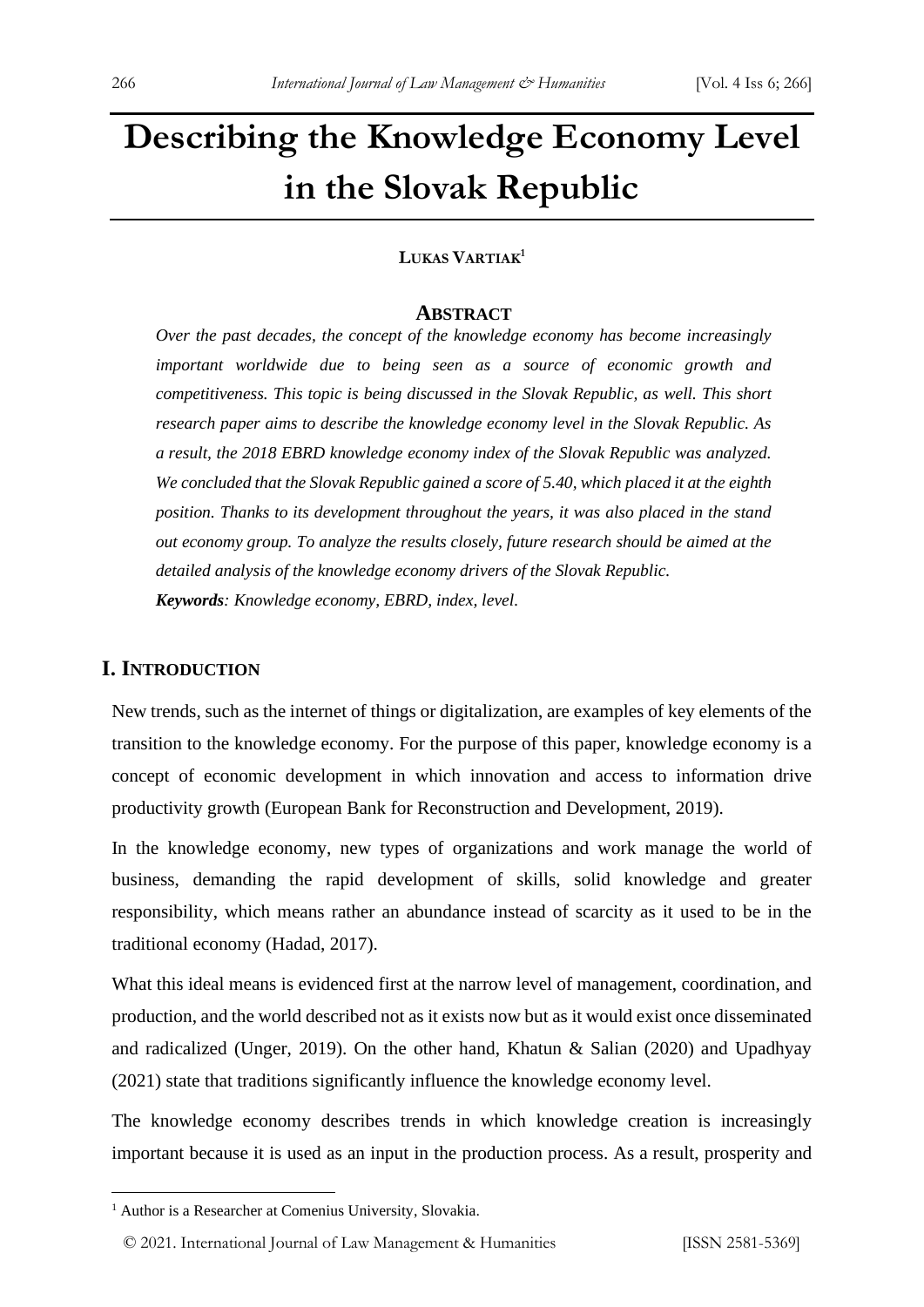competitiveness are achieved. This term is mainly used in advanced economies (Hogan, 2011).

"The knowledge economy is the accumulation of capital, technology, technology-relevant capabilities, and science in the conduct of the productive activity. "Its characteristic ideal is represented by permanent innovation in procedures and methods, as well as in products and technologies. The knowledge economy does not just focus on another way of producing goods and services with distinctive technological equipment. Thus, it aims to be a paradigm of production that keeps reinventing itself (Unger, 2019).

The knowledge economy is an economy that is able of knowledge production, dissemination and use, while knowledge is a key factor in growth, wealth creation and employment. In the knowledge economy, human capital is the driver of creativity, innovation and generation of new ideas, with reliance on information and communication technology (Ministry of Economy and Planning, 2017).

#### **II. MATERIALS AND METHODS**

This short research paper aims to describe the knowledge economy level in the Slovak Republic. The 2019 publication Introducing the EBRD knowledge economy index served as the fundamental source of secondary research.

The primary motivation for this paper is based on the first results of the project titled research of key competencies for the knowledge society in the context of historical, social and economic specialists of the Slovak Republic, which aims to identify a set of key competencies necessary for the effective implementation of knowledge processes and at the same time examine key competencies in the context of historical and cultural specifics of the Slovak Republic and focus on current and future factors determining society in the near future and find the most appropriate ways society (Katuscakova & Jaseckova, 2019).

Other research papers that provided the stable basis for the paper development were conducted by the scientific teams from the University of Zilina (Rostasova, Chrenkova & Mockova, 2010; Corejova, Madudova & Mockova, 2011; Corejova, Holla Bachanova & Mockova, 2014) from 2010 to 2014. They were mainly focused on the knowledge economy in the region of Zilina in the Slovak Republic.

The last group of researchers presented exciting results concerning the worldwide insight into the knowledge economy (Vochozka et al., 2018; Hardingham et al., 2018; Ashander et al., 2019), which resulted in the identification of big data, technology-driven automation and artificial intelligence as main drivers of the knowledge economy.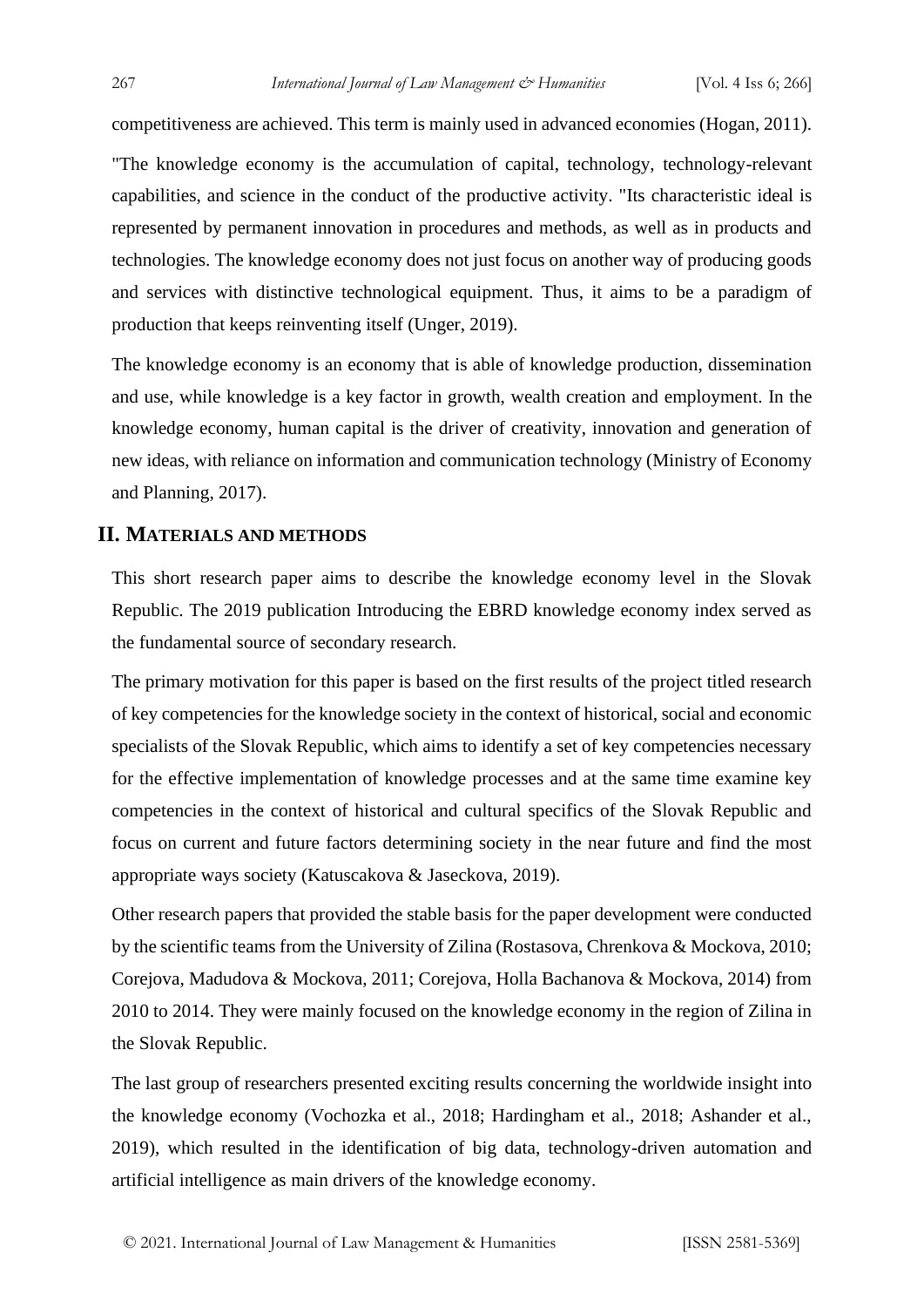#### **III. DATA ANALYSIS**

To measure knowledge economy development, the European Bank for Reconstruction and Development (EBRD) has constructed the EBRD knowledge economy index, spanning 46 economies that contains 38 indicators divided into four pillars (European Bank for Reconstruction and Development, 2019):

- institutions for innovation divided into dimensions: economic openness, business environment, governance,
- skills for innovation divided into dimensions: general skills, specialized skills,
- the innovation system divided into dimensions: inputs, outputs, linkages,
- the ICT infrastructure divided into dimensions: ICT availability, ICT sophistication.

To compute the EBRD knowledge economy index, first, the 38 indicators were aggregated ten dimensions, then into four pillars. For each indicator and year, the distance to frontier (DTF), with values on a 1 (theoretical minimum/worst) to 10 (theoretical maximum/best) scale, was computed. Subsequently, each of the four pillars of the EBRD knowledge economy index has two or three dimensions (there are ten dimensions in total, organized into four pillars). For each of these dimensions, the average DTF scores of indicators belonging to that dimension were calculated (European Bank for Reconstruction and Development, 2019).

As a result of the 2018 EBRD knowledge economy index, Estonia scored as the best country with a score of 6.82, and Turkmenistan placed as the last country with a score of 2.26. The Slovak Republic gained a score of 5.40, which put it at the eighth position (European Bank for Reconstruction and Development, 2019).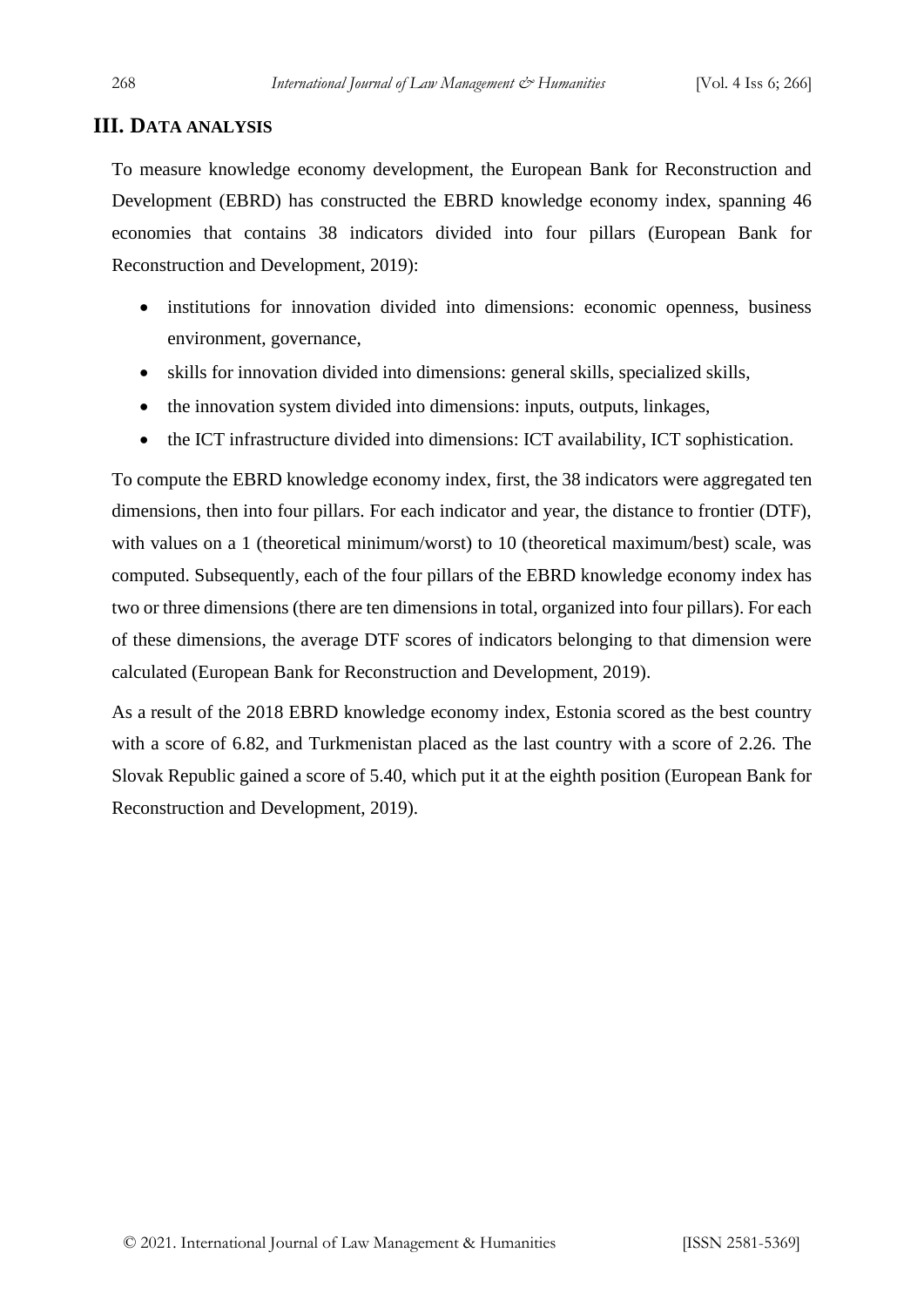

#### **Figure 1. 2018 EBRD knowledge economy index of the Slovak Republic**

As can be seen in Figure 1 above, the Slovak Republic scored the best in institutions for innovation dimension, followed by skills for innovation, the ICT infrastructure and the innovation system (European Bank for Reconstruction and Development, 2019).

When comparing the 2018 EBRD knowledge economy index with the results from 2011, there were considerable differences from economy to the economy (Figure 2). According to the change between 2011 and 2018, countries were divided into four groups (European Bank for Reconstruction and Development, 2019):

- Stand out economies are relatively developed knowledge economies that exhibit high momentum. They are leaders in driving innovation, building on their existing advantages.
- Stall out economies enjoy a relatively high state of knowledge economy advancement but show slowing momentum due to the challenges of sustaining knowledge economy growth.
- Break out economies are low scorers in terms of their current state of knowledge economy development but are evolving rapidly.
- Watch out economies face significant challenges, with a low level of knowledge economy development and low momentum.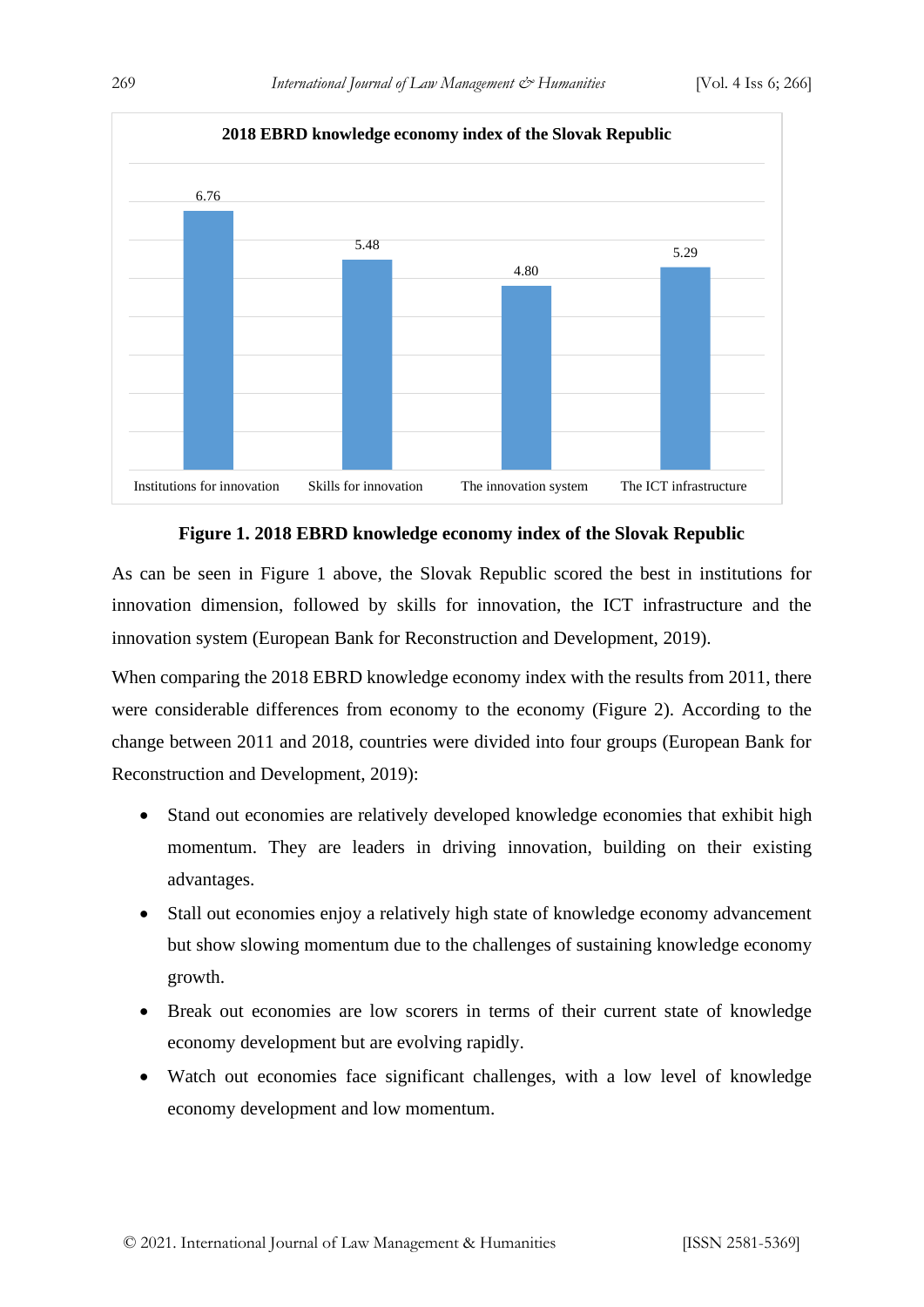

**Figure 2. 2018 EBRD knowledge economy index versus the change in index (2011-2018)**

According to Figure 2 above, the Slovak Republic became the stand out economy thanks to its EBRD knowledge economy index development based on stronger institutions and skills, together with a stronger innovation-enhancing component (European Bank for Reconstruction and Development, 2019).

#### **IV. CONCLUSION**

In this short research paper, the EBRD knowledge economy index was introduced as the primary tool for analyzing the knowledge economy level in the Slovak Republic. As a result, institutions for innovation is the key pillar of knowledge economy development, but other pillars also need to be strengthened. Improvement in institutions and skills and innovationenhancing components helped the Slovak Republic be placed in the stand out economy group. The paper's aim was fulfilled and provided the space for further research aimed at the detailed analysis of the knowledge economy drivers of the Slovak Republic.

\*\*\*\*\*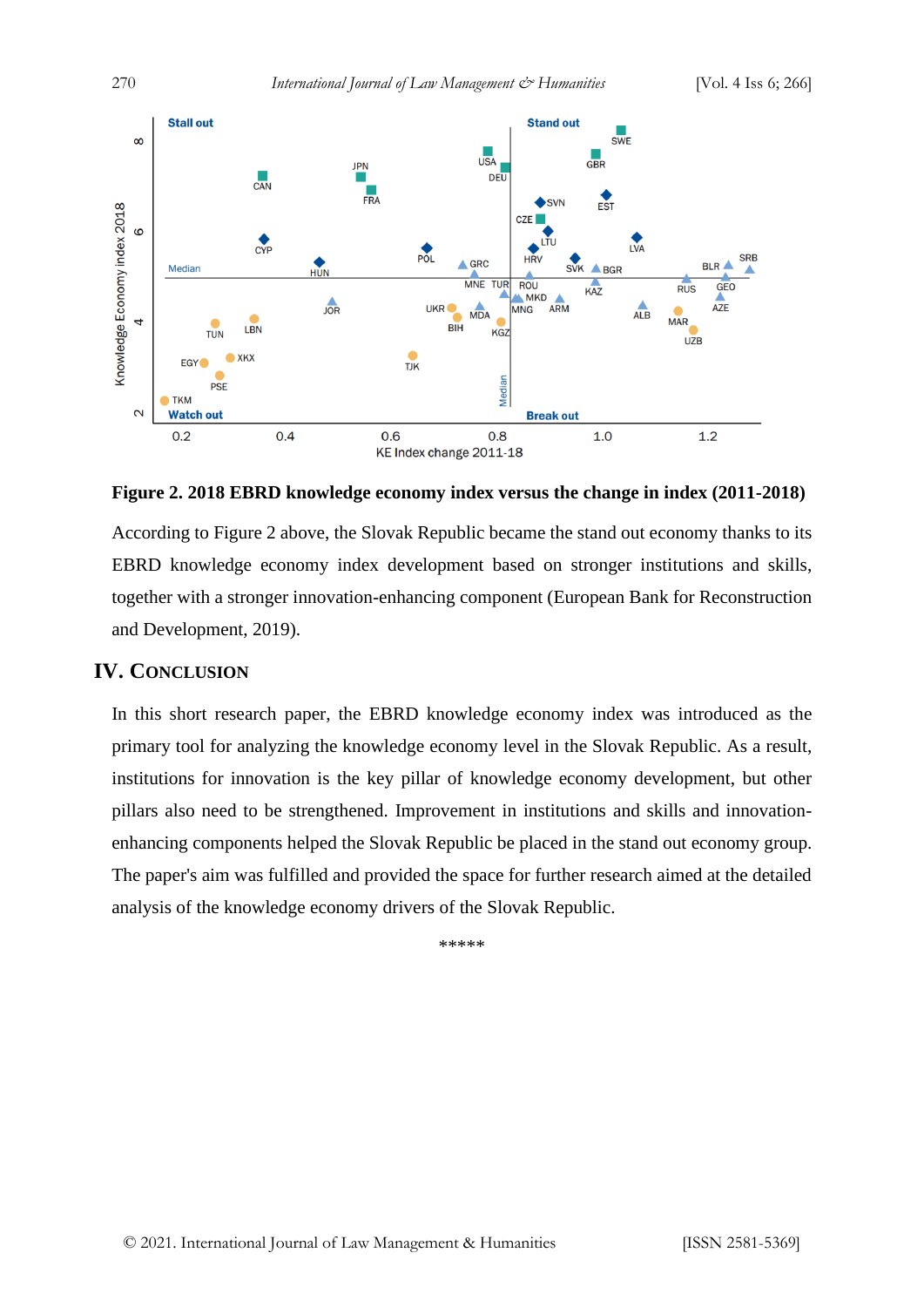#### **V. REFERENCES**

- ASHANDER, L. et al. The decision-making logic of big data algorithmic analytics. Contemporary Readings in Law and Social Justice, 11(1), 57-62. (2019).
- COREJOVA, T., HOLLA BACHANOVA, P. & MOCKOVA, M. Industry and business study of architecture in terms of the Zilina Region. 5th Central European conference in regional science (Technical university of Košice 2015).
- COREJOVA, T., MADUDOVA, E. & MOCKOVA, M. Sektor IKT v Žilinskom regióne z pohľadu znalostných trajektórií. Regionálne dimenzie poznatkovej ekonomiky (Ekonóm 2011).
- EUROPEAN BANK FOR RECONSTRUCTION AND DEVELOPMENT. Introducing the EBRD knowledge economy index (EBRD 2019).
- HADAD, S. Knowledge Economy: Characteristics and Dimensions. Management Dynamics in the Knowledge Economy, 5(2), 203-225. (2017).
- HARDINGHAM, E. et al. Will cognitive technology-driven automation lead to economic growth? Journal of Self-Governance and Management Economics, 6(4), 13- 18. (2019).
- HOGAN, T. An overview of the knowledge economy, with a focus on Arizona: A Report from the Productivity and Prosperity Project (P3), Supported by the Office of the University Economist (W. P. Carey School of Business 2011).
- KATUSCAKOVA, M. & JASECKOVA, G. Diffusion of KM education in LIS schools. Journal of education for library and information science, 60(1), 83-100. (2019).
- KHATUN, S. & SALIAN, D. R. Traditional Knowledge and its Efficacy in Economic Growth. International Journal of Law Management & Humanities, 3(5), 659-671. (2020).
- MINISTRY OF ECONOMY AND PLANNING. Ninth Development Plan. https://www.mep.gov.sa/en/Knowledge-Center/Knowledge-Base-Details?FolderID=48&FolderName=Ninth%20Development%20Plan#top (last visited Nov. 5, 2021)
- ROSTASOVA, M., CHRENKOVA, A. & MOCKOVA, M. Dynamika znalostí v sektore dopravy a logistiky v Žilinskom samosprávnom kraji na pozadí jeho historického vývoja. National and regional economics VIII (Technical University of Košice 2010).
- UNGER, R. M. The Knowledge Economy (Verso 2019).